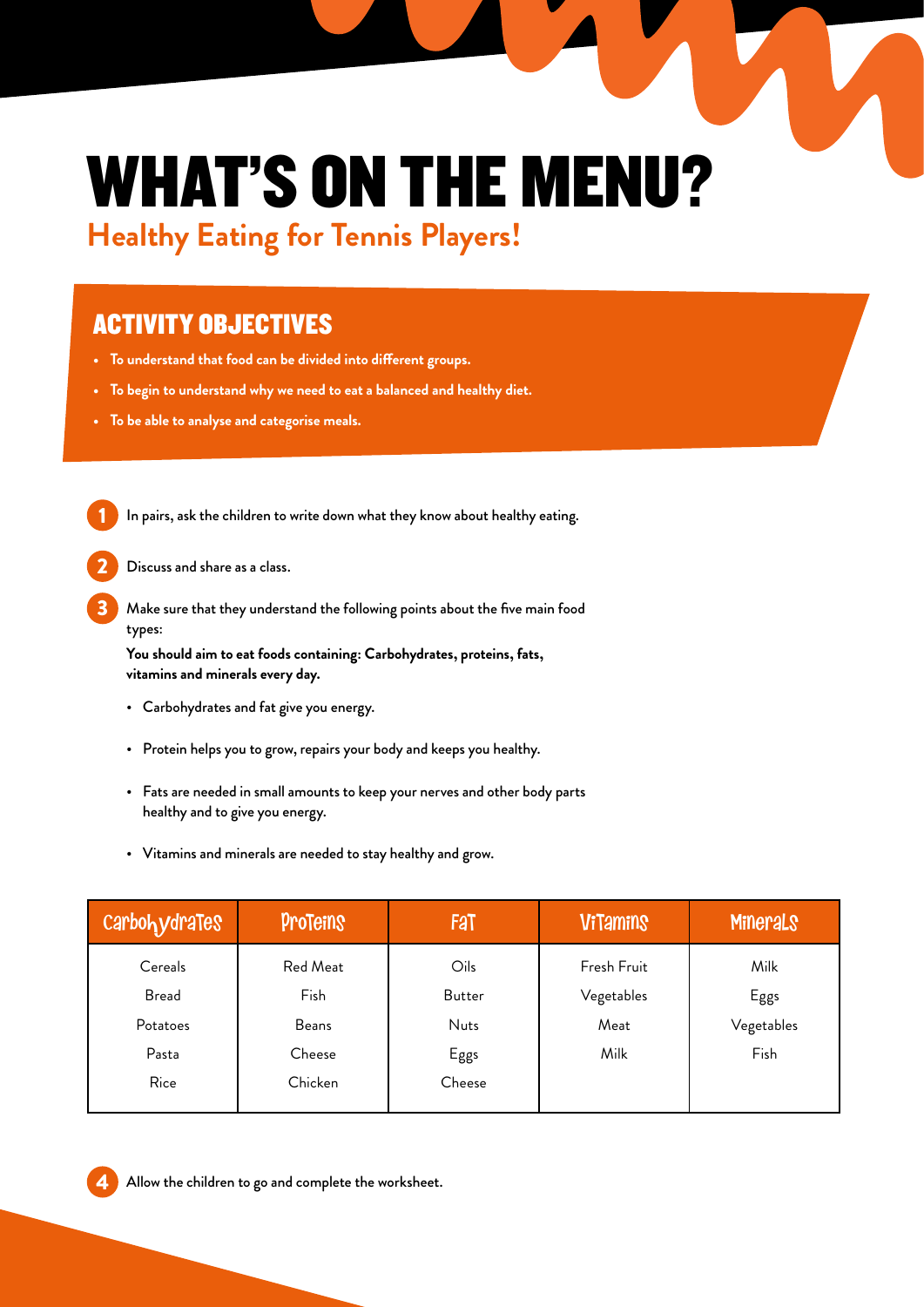

## HEALTHY EATING FOR TENNIS PLAYERS

It is very important for tennis players to eat a varied, balanced and healthy diet so that they can train and improve their game and get through their matches.

Complete the sentences below to check how much you have learned about a healthy diet so far. Use the words at the bottom to help you.

Tennis players need protein to help their body \_\_\_\_\_\_\_\_\_\_\_\_\_\_\_\_\_\_\_\_\_\_\_\_ and repair itself.

 $\overline{a}$  Tennis players need carbohydrates to give them  $\overline{a}$ 

Tennis players need some **in their diet to give them energy and help keep** their nerves healthy.

 $V$ itamins can be found in  $\overline{\phantom{a}}$  and minerals in  $\overline{\phantom{a}}$